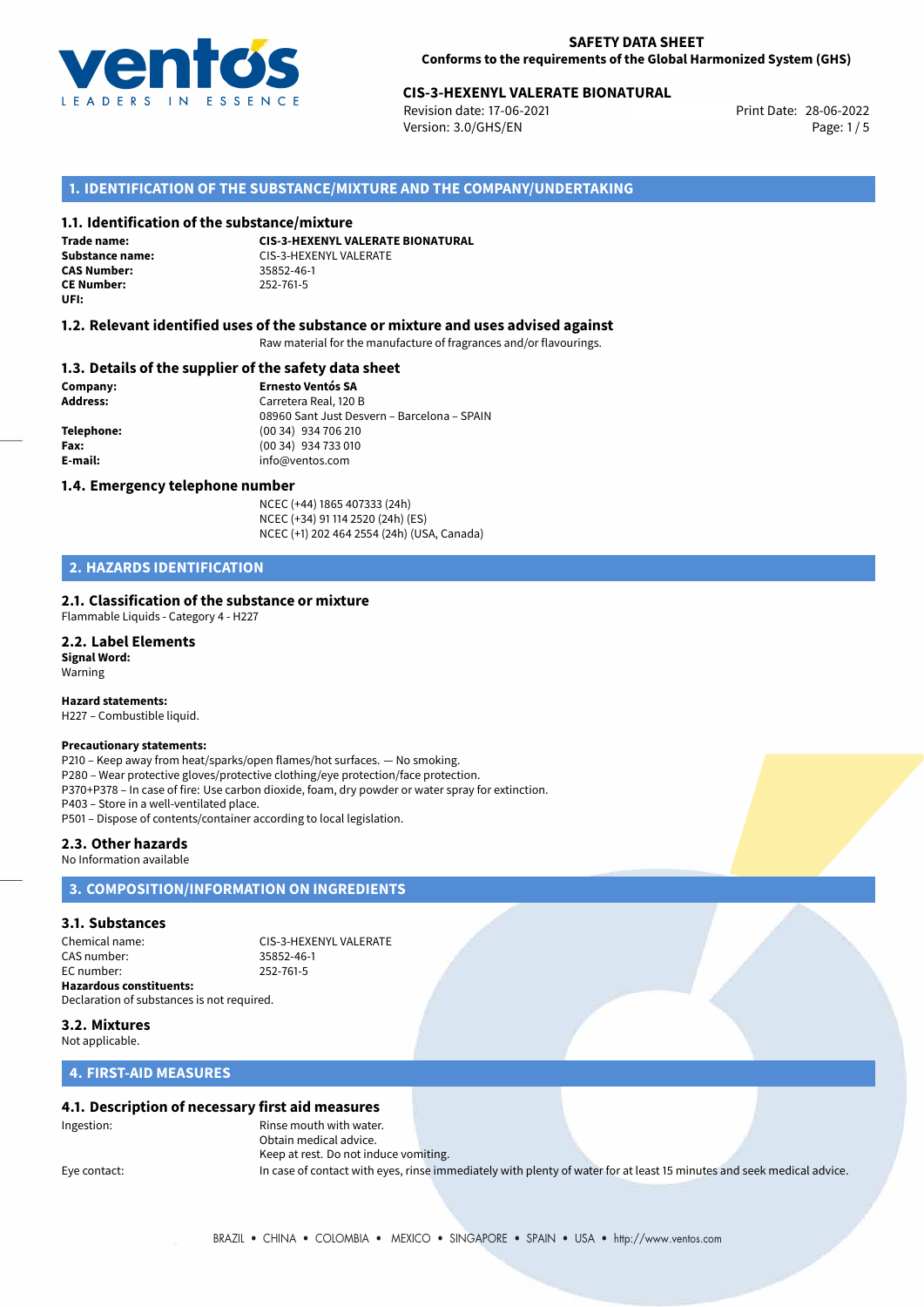

## 28-06-2022 **CIS-3-HEXENYL VALERATE BIONATURAL**

Revision date: 17-06-2021 Version: 3.0/GHS/EN Page: 2 / 5

| Inhalation:   | Remove person to fresh air and keep at rest.       |  |
|---------------|----------------------------------------------------|--|
|               | Seek immediate medical advice.                     |  |
| Skin contact: | Take off immediately all contaminated clothing.    |  |
|               | Thoroughly wash affected skin with soap and water. |  |
|               | Seek medical attention if symptoms persist.        |  |
|               |                                                    |  |

## **4.2. Most important symptoms and effects, both acute and delayed**

No information available.

## **4.3. Indication of any immediate medical attention and special treatment needed**

No information available.

## **5. FIRE-FIGHTING MEASURES**

### **5.1. Extinguishing Media**

Water spray, carbon dioxide, dry chemical powder or appropriate foam. For safety reasons do not use full water jet.

### **5.2. Special hazards arising from the substance or mixture**

Known or Anticipated Hazardous Products of Combustion: Emits toxic fumes under fire conditions.

### **5.3. Advice for firefighters**

High temperatures can lead to high pressures inside closed containers. Avoid inhalation of vapors that are created. Use appropriate respiratory protection. Do not allow spillage of fire to be poured into drains or watercourses. Wear self-contained breathing apparatus and protective clothing.

## **6. ACCIDENTAL RELEASE MEASURES**

### **6.1. Personal precautions, protective equipment and emergency procedures**

Evacuate surronding areas. Ensure adequate ventilation. Keep unnecessary and unprotected personnel from entering. Do not breathe vapor/spray. Avoid contact with skin and eyes. Information regarding personal protective measures: see section 8.

### **6.2. Environmental precautions**

To avoid possible contamination of the environment, do not discharge into any drains, surface waters or groundwaters.

### **6.3. Methods and materials for containment and cleaning up**

Cover with an inert, inorganic, non-combustible absorbent material (e.g. dry-lime, sand, soda ash). Place in covered containers using non-sparking tools and transport outdoors. Avoid open flames or sources of ignition (e.g. pilot lights on gas hot water heater). Ventilate area and wash spill site after material pickup is complete.

### **6.4. Reference to other sections**

Information regarding exposure controls, personal protection and disposal considerations can be found in sections 8 and 13.

## **7. HANDLING AND STORAGE**

### **7.1. Precautions for safe handling**

Do not store or handle this material near food or drinking water. Do not smoke. Avoid contact with the eyes, skin and clothing. Wear protective clothing and use glasses. Observe the rules of safety and hygiene at work. Keep in the original container or an alternative made from a compatible material.

## **7.2. Conditions for safe storage, including any incompatibilities**

Store in tightly closed and preferably full containers in a cool, dry and ventilated area, protected from light. Keep away from sources of ignition (e.g. hot surfaces, sparks, flame and static discharges). Keep away from incompatible materials (see section 10).

## **7.3. Specific end use(s)**

No information available.

### **8. EXPOSURE CONTROLS AND PERSONAL PROTECTION**

## **8.1. Control parameters**

Components with occupational exposure limits: None known.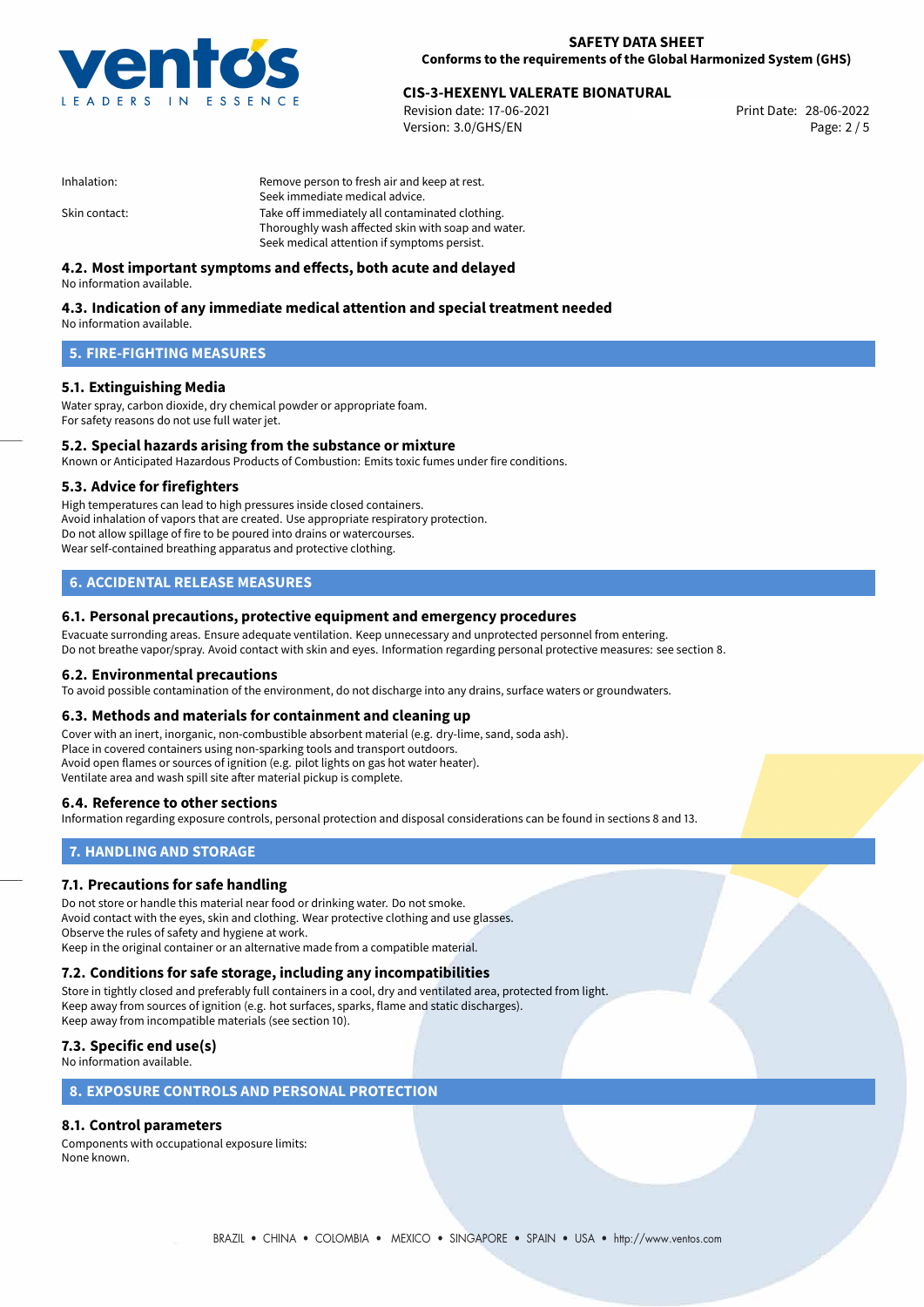

# 28-06-2022 **CIS-3-HEXENYL VALERATE BIONATURAL**

Revision date: 17-06-2021 Version: 3.0/GHS/EN Page: 3 / 5

## **8.2. Exposure controls**

Measures should be taken to prevent materials from being splashed into the body. Provide adequate ventilation, according to the conditions of use. Use a mechanical exhaust if required.

### **8.3. Individual protection measures, such as personal protective equipment**

| Eye/Face protection:             | Chemical safety goggles are recommended. Wash contaminated goggles before reuse.                                                            |  |
|----------------------------------|---------------------------------------------------------------------------------------------------------------------------------------------|--|
| Hand Protection:                 | Chemical-resistant gloves are recommended. Wash contaminated gloves before reuse.                                                           |  |
| Body protection:                 | Personal protective equipment for the body should be selected based on the task being performed and the risks<br>involved.                  |  |
| Respiratory Protection:          | In case of insufficient ventilation, use suitable respiratory equipment.                                                                    |  |
| Environmental exposure controls: | Emissions from ventilation or process equipment should be checked to ensure they comply with environmental<br>protection legislation.       |  |
|                                  | In some cases, filters or engineering modifications to the process equipment will be necessary to reduce emissions to<br>acceptable levels. |  |
|                                  |                                                                                                                                             |  |

## **9. PHYSICAL AND CHEMICAL PROPERTIES**

## **9.1. Information on basic physical and chemical properties**

| Appearance:                            | Liguid                    |  |
|----------------------------------------|---------------------------|--|
| Colour:                                | Conforms to standard      |  |
| Odour:                                 | Conforms to standard      |  |
| Odour theshold:                        | Not determined            |  |
| pH:                                    | Not determined            |  |
| Melting point/freezing point:          | Not determined            |  |
| Boling point/boiling range (°C):       | Not determined            |  |
| Flash point:                           | 76 °C                     |  |
| Evaporation rate:                      | Not determined            |  |
| Flammability:                          | Not determined            |  |
| Lower flammability/Explosive limit:    | Not determined            |  |
| Upper flammability/Explosive limit:    | Not determined            |  |
| Vapour pressure:                       | Not determined            |  |
| Vapour Density:                        | Not determined            |  |
| Density:                               | $0,88-0,893$ g/mL (20°C)  |  |
| Relative density:                      | $0,88 - 0,893$ (20°C)     |  |
| Water solubility:                      | <b>INSOLUBLE IN WATER</b> |  |
| Solubility in other solvents:          | SOLUBLE IN ETHANOL        |  |
| Partition coefficient n-octanol/water: | Not determined            |  |
| Auto-ignition temperature:             | Not determined            |  |
| Decomposition temperature:             | Not determined            |  |
| Viscosity, dynamic:                    | Not determined            |  |
| Viscosity, kinematic:                  | Not determined            |  |
| Explosive properties:                  | Not determined            |  |
| Oxidising properties:                  | <b>NONE EXPECTED</b>      |  |

### **10. STABILITY AND REACTIVITY**

### **10.1. Reactivity**

No hazardous reactions if stored and handled as prescribed/indicated.

### **10.2. Chemical stability**

The product is stable if stored and handled as prescribed/indicated.

### **10.3. Possibility of hazardous reactions**

No hazardous reactions if stored and handled as prescribed/indicated.

### **10.4. Conditions to Avoid**

Conditions to Avoid: Excessive heat, flame or other ignition sources.

### **10.5. Incompatible materials**

Avoid contact with strong acids and bases and oxidizing agents.

### **10.6. Hazardous decomposition products**

During combustion may form carbon monoxide and unidentified organic compounds.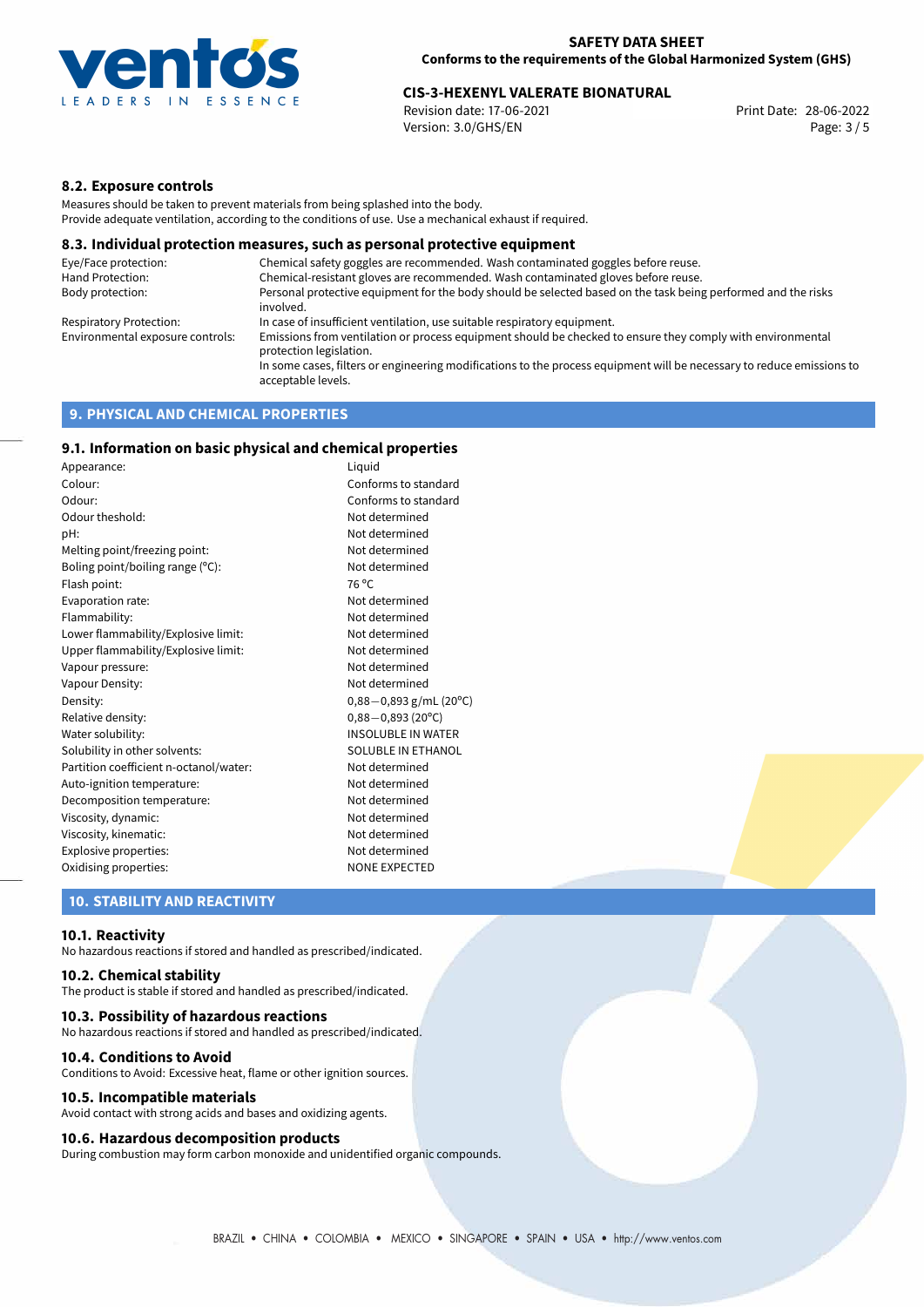

## 28-06-2022 **CIS-3-HEXENYL VALERATE BIONATURAL**

Revision date: 17-06-2021 Version: 3.0/GHS/EN Page: 4 / 5

## **11. TOXICOLOGICAL INFORMATION**

| Based on the data available, the criteria for classification are not met. |
|---------------------------------------------------------------------------|
| Based on the data available, the criteria for classification are not met. |
| Based on the data available, the criteria for classification are not met. |
| Based on the data available, the criteria for classification are not met. |
| Based on the data available, the criteria for classification are not met. |
| Based on the data available, the criteria for classification are not met. |
| Based on the data available, the criteria for classification are not met. |
| Based on the data available, the criteria for classification are not met. |
| Based on the data available, the criteria for classification are not met. |
| Based on the data available, the criteria for classification are not met. |
|                                                                           |

## **12. ECOLOGICAL INFORMATION**

## **12.1. Toxicity**

**Assessment:**

Based on the data available, the criteria for classification are not met. **Experimental/calculated data:** No information available.

## **12.2. Degradability**

No information available.

### **12.3. Bioaccumulative potential**

No information available.

## **12.4. Soil mobility**

No information available.

## **12.5. Other adverse effects**

See also sections 6, 7, 13 and 15 Do not allow to get into waste water or waterways.

### **13. DISPOSAL CONSIDERATIONS**

### **13.1. Waste treatment methods**

Dispose of in accordance with national and local environmental regulations.

### **14. TRANSPORT INFORMATION**

|                                  | <b>ADR/RID/ADN</b>                | <b>IMDG</b>                       | <b>IATA-ICAO</b>                  |
|----------------------------------|-----------------------------------|-----------------------------------|-----------------------------------|
| 14.1. UN Number                  | Not classified as hazardous goods | Not classified as hazardous goods | Not classified as hazardous goods |
| 14.2. UN Proper Shipping Name    | Not applicable                    | Not applicable                    | Not applicable                    |
| 14.3. Transport Hazard Class(es) | Not applicable                    | Not applicable                    | Not applicable                    |
| 14.4. Packing Group              | Not applicable                    | Not applicable                    | Not applicable                    |
| 14.5. Environmental hazards      | No                                | <b>No</b>                         | No                                |
| <b>Additional information</b>    |                                   |                                   |                                   |

### **14.6 Special precautions for user**

None known

### **14.7. Transport in bulk according to Annex II of MARPOL 73/78 and the IBC Code**

No information available

## **15. REGULATORY INFORMATION**

## **15.1. Safety, health and environmental regulations/legislation specific for the substance or mixture**

No information available

## **16. OTHER INFORMATION**

**Full text of the R-phrases, hazard statements and precautionary statements mentioned in section 3:** Not applicable.